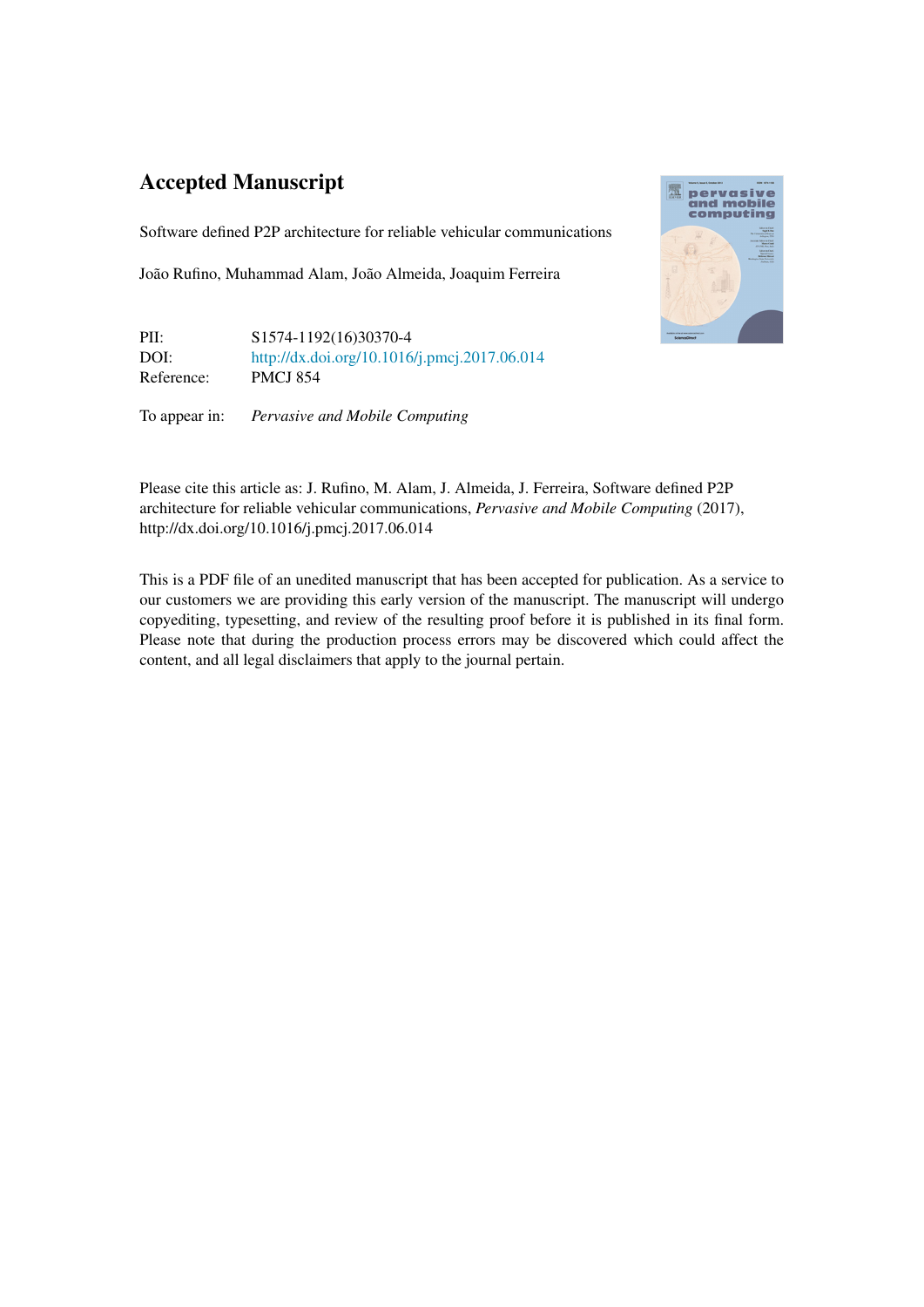### Software Defined P2P Architecture for Reliable Vehicular Communications

João Rufino<sup>a,b</sup>, Muhammad Alam<sup>a,∗</sup>, João Almeida<sup>a,c</sup>, Joaquim Ferreira<sup>a,b</sup>

<sup>a</sup> Instituto de Telecomunicações, Campus Universitário de Santiago, 3810-193 Aveiro, Portugal. *<sup>b</sup>ESTGA - Universidade de Aveiro, 3754-909 Agueda, Portugal ´ <sup>c</sup>DETI - Universidade de Aveiro, Campus Universitrio de Santiago, 3810-193 Aveiro, Portugal*

#### Abstract

Vehicular networking is considered a promising and enabling technology that helps in the realization and diversification of vehicle related applications such as road traffic safety, emergency management, and infotainment. For applications such as the road traffic safety, the system has to respond in certain bounded time and ensure higher reliability. A major bottleneck of the existing architectures is the reliability and scalability that results in a considerable performance degradation. Therefore, in this paper, we proposed a software defined peer to peer (P2P) architecture for reliable vehicular communications solution that scales out overall network intelligence into the system components (Road side units, on-board units, Gateways, Control center) and offer an unprecedented reliability, adaptability and scalability. The reliability of the communication is achieved by using redundant system components such as multiple switches and GWs links that are deployed to achieve lower communication latencies and higher packet success rates. Furthermore, higher reliability is achieved by the application of fast-failover and fast recovery techniques. The proposed architecture is implemented using Docker, and containerized ONOS and Cassandra. The obtained results show that the proposed architecture offer higher reliability by offering higher packet success rate (PSR) and smaller round trip time (RTT).

#### 1. Introduction

Vehicular networks are a trending topic nowadays, whose communications requirements pose challenging issues at various levels, from the network architecture to the physical layer technology. Moreover, distinct applications and use cases are expected to be deployed, each of them with specific demands for throughput, latency, availability, security, etc. For instance, some services such as intelligent intersections, also known as virtual traffic lights, cooperative adaptive cruise control (CACC) or other safetycritical applications require extreme low-latency and fault-tolerance mechanisms [1] in order to prevent accidents or to mitigate the effects of a crash. On the other hand,

*Preprint submitted to Elsevier* April 26, 2017

<sup>∗</sup>Corresponding author *Email address:* alam@av.it.pt (Muhammad Alam )